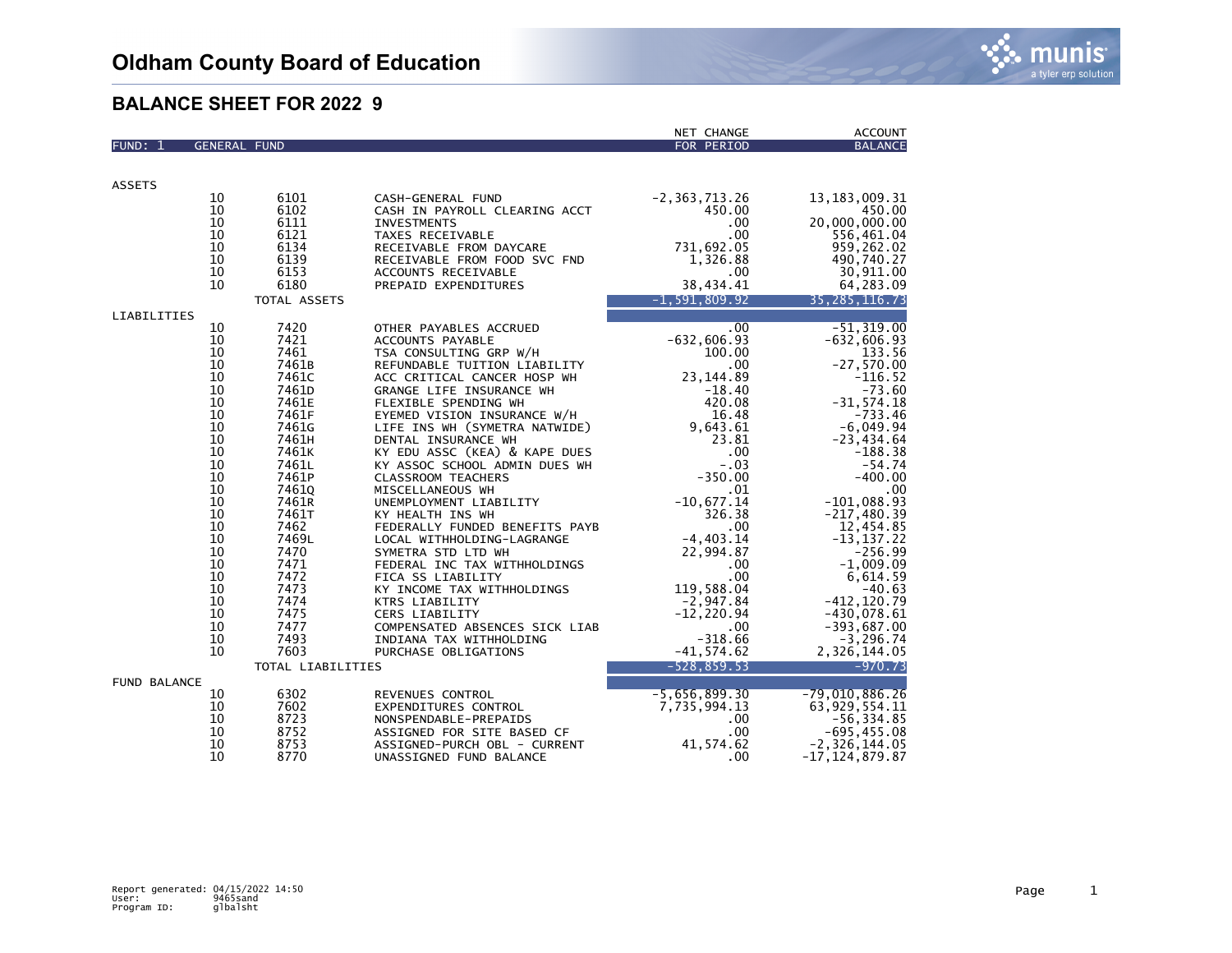

|              |                        | <b>CHANGE</b><br>NET | <b>ACCOUNT</b> |
|--------------|------------------------|----------------------|----------------|
| <b>FUND:</b> | <b>FUND</b><br>GENERAL | FOR PERIOD           | <b>BALANCE</b> |
|              |                        |                      |                |

FUND BALANCE

TOTAL FUND BALANCE TOTAL LIABILITIES + FUND BALANCE

| 2,120,669.45 | $-35, 284, 146.00$ |
|--------------|--------------------|
| 1,591,809.92 | -35,285,116.73     |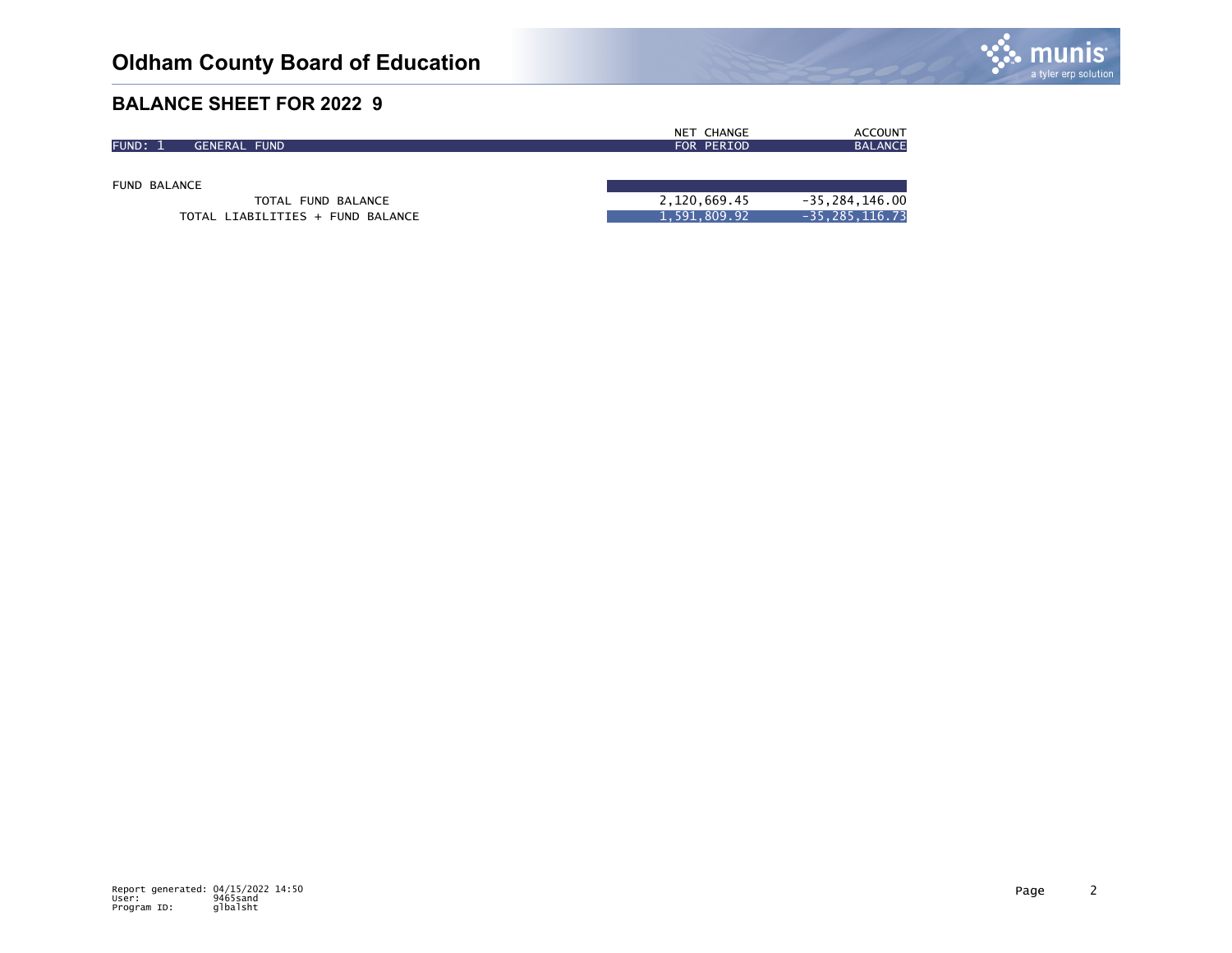

|                     |    |                                  |                               | NET CHANGE      | <b>ACCOUNT</b>  |
|---------------------|----|----------------------------------|-------------------------------|-----------------|-----------------|
| FUND: 2             |    | SPECIAL REVENUE                  |                               | FOR PERIOD      | <b>BALANCE</b>  |
|                     |    |                                  |                               |                 |                 |
| <b>ASSETS</b>       |    |                                  |                               |                 |                 |
|                     | 20 | 6101                             | CASH-SPECIAL REVENUE/GRANTS   | $-1,057,557.90$ | 223,456.56      |
|                     |    | TOTAL ASSETS                     |                               | $-1,057,557.90$ | 223,456.56      |
| <b>LIABILITIES</b>  |    |                                  |                               |                 |                 |
|                     | 20 | 7481                             | ADVANCES FROM GRANTORS/OTHERS | .00             | 1,000.00        |
|                     | 20 | 7603                             | PURCHASE OBLIGATIONS          | 21, 188.78      | 326,136.01      |
|                     |    | TOTAL LIABILITIES                |                               | 21, 188. 78     | 327,136.01      |
| <b>FUND BALANCE</b> |    |                                  |                               |                 |                 |
|                     | 20 | 6302                             | REVENUES CONTROL              | $-68,707.13$    | $-8,973,257.91$ |
|                     | 20 | 7602                             | <b>EXPENDITURES CONTROL</b>   | 1, 126, 265.03  | 8,748,801.35    |
|                     | 20 | 8753                             | ASSIGNED-PURCH OBL - CURRENT  | $-21,188.78$    | $-326, 136.01$  |
| TOTAL FUND BALANCE  |    |                                  |                               | 1,036,369.12    | $-550, 592.57$  |
|                     |    | TOTAL LIABILITIES + FUND BALANCE |                               | 1,057,557.90    | $-223, 456.56$  |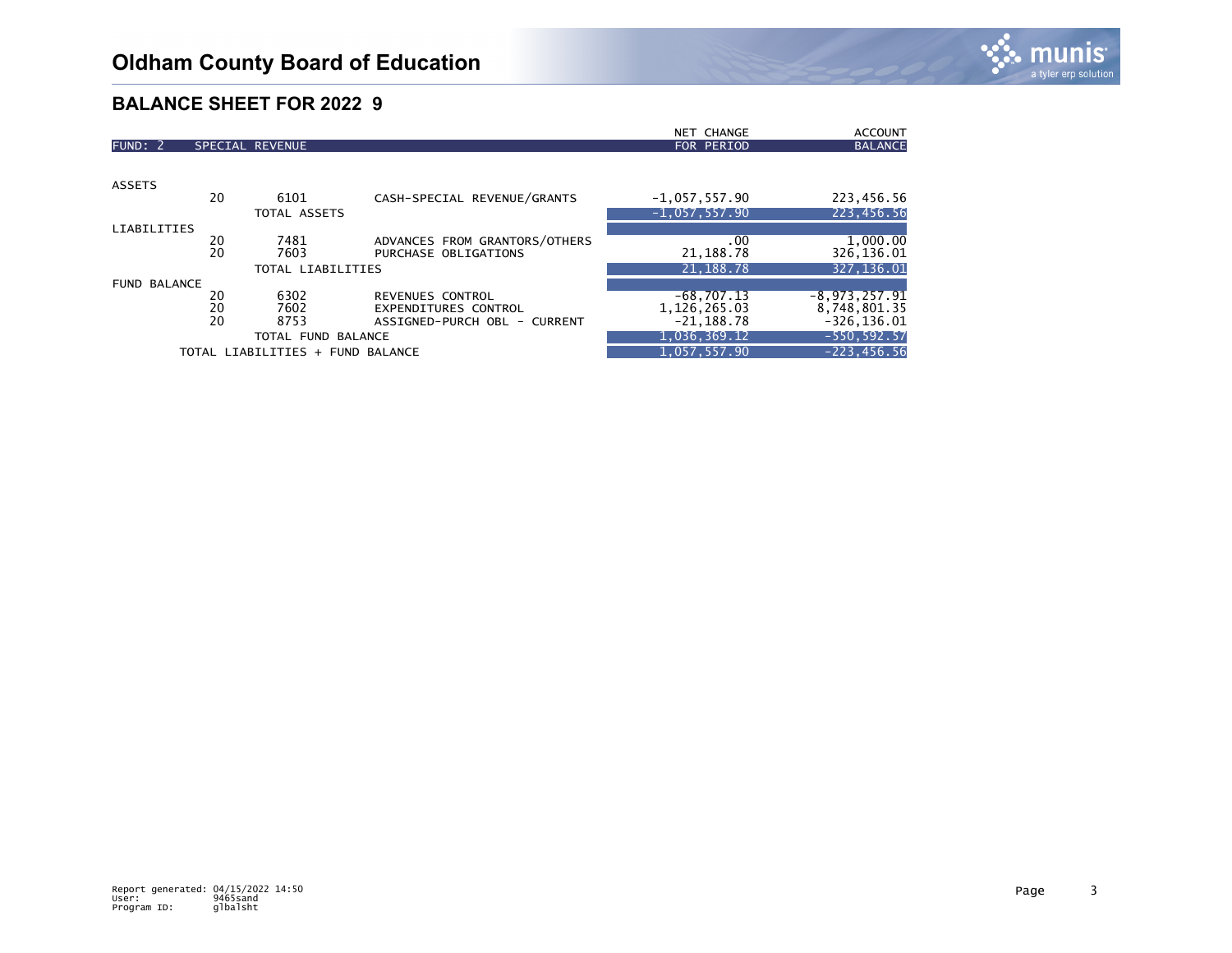|                     |    |                                  |                              | NET CHANGE    | <b>ACCOUNT</b>    |
|---------------------|----|----------------------------------|------------------------------|---------------|-------------------|
| <b>FUND: 21</b>     |    | DISTRICT ACTIVITY FUND 21 AY     |                              | FOR PERIOD    | <b>BALANCE</b>    |
|                     |    |                                  |                              |               |                   |
| <b>ASSETS</b>       |    |                                  |                              |               |                   |
|                     | 21 | 6101                             | CASH-GENERAL FUND            | $-265,800.71$ | 504,035.58        |
|                     |    | TOTAL ASSETS                     |                              | $-265.800.71$ | 504,035.58        |
| <b>LIABILITIES</b>  |    |                                  |                              |               |                   |
|                     | 21 | 7603                             | PURCHASE OBLIGATIONS         | 52,098.91     | 334,233.56        |
|                     |    | TOTAL LIABILITIES                |                              | 52,098.91     | 334, 233.56       |
| <b>FUND BALANCE</b> |    |                                  |                              |               |                   |
|                     | 21 | 6302                             | REVENUES CONTROL             | $-145,642.88$ | $-3, 943, 573.38$ |
|                     | 21 | 7602                             | <b>EXPENDITURES CONTROL</b>  | 411, 443.59   | 3,437,947.94      |
|                     | 21 | 8737                             | <b>RESTRICTED OTHER</b>      | $.00 \,$      | 1,589.86          |
|                     | 21 | 8753                             | ASSIGNED-PURCH OBL - CURRENT | $-52,098.91$  | $-334, 233.56$    |
|                     |    | TOTAL FUND BALANCE               |                              | 213,701.80    | $-838, 269.14$    |
|                     |    | TOTAL LIABILITIES + FUND BALANCE |                              | 265.800.71    | $-504, 035.58$    |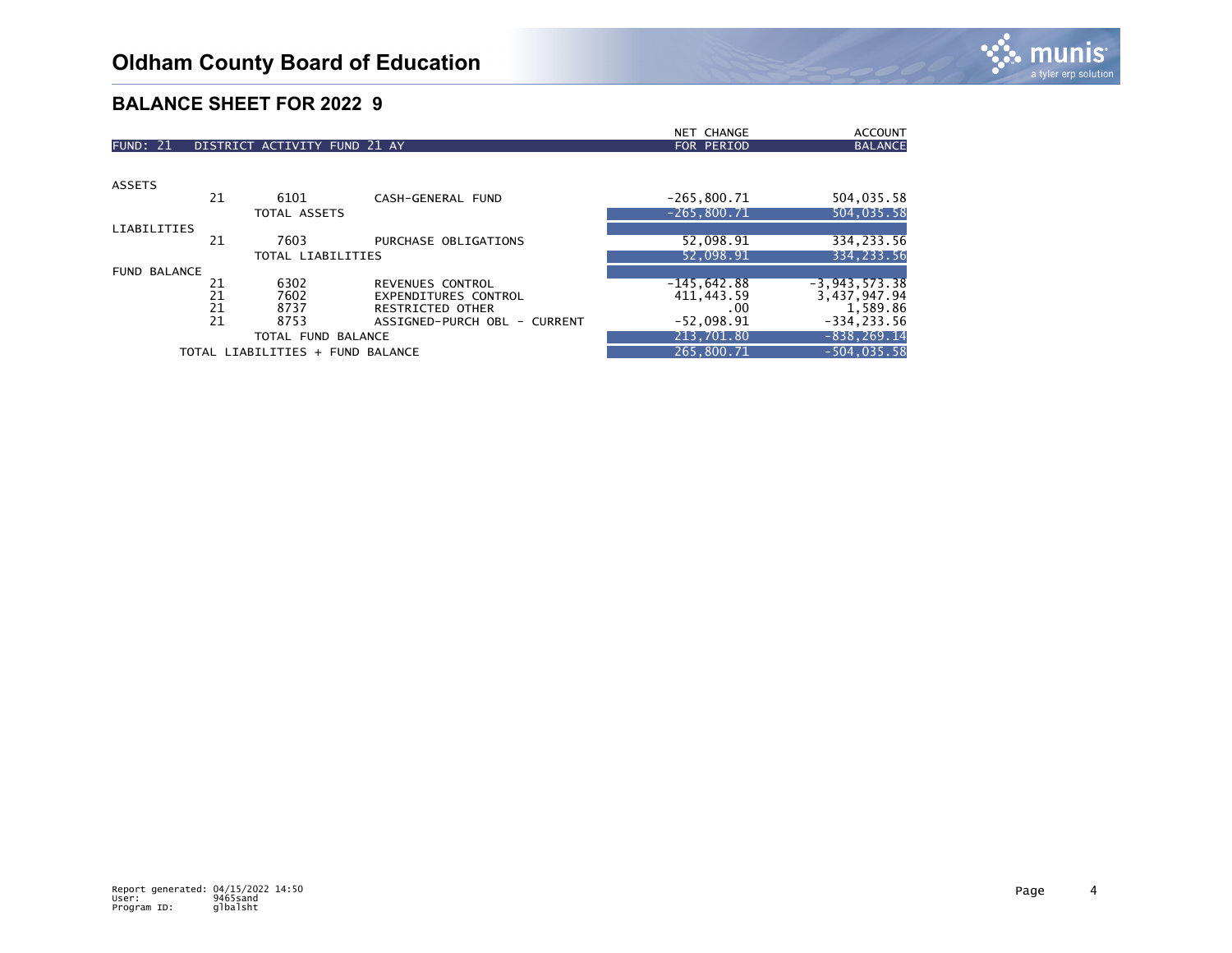|                     |    |                                  |                              | NET CHANGE    | <b>ACCOUNT</b>    |
|---------------------|----|----------------------------------|------------------------------|---------------|-------------------|
| <b>FUND: 22</b>     |    | DISTRICT ACTIVITY FUND 22 MY     |                              | FOR PERIOD    | <b>BALANCE</b>    |
|                     |    |                                  |                              |               |                   |
| <b>ASSETS</b>       |    |                                  |                              |               |                   |
|                     | 22 | 6101                             | CASH-DISTRICT ACTIVITY       | 28,847.09     | 2,090,524.91      |
|                     |    | TOTAL ASSETS                     |                              | 28,847.09     | 2,090,524.91      |
| <b>LIABILITIES</b>  |    |                                  |                              |               |                   |
|                     | 22 | 7603                             | PURCHASE OBLIGATIONS         | 6,604.42      | 16, 164, 47       |
|                     |    | TOTAL LIABILITIES                |                              | 6.604.42      | 16, 164. 47       |
| <b>FUND BALANCE</b> |    |                                  |                              |               |                   |
|                     | 22 | 6302                             | REVENUES CONTROL             | $-103,681.10$ | $-640, 535.15$    |
|                     | 22 | 7602                             | <b>EXPENDITURES CONTROL</b>  | 74,834.01     | 590,814.93        |
|                     | 22 | 8737                             | RESTRICTED - OTHER           | $.00 \,$      | $-2,040,804.69$   |
|                     | 22 | 8753                             | ASSIGNED-PURCH OBL - CURRENT | $-6,604.42$   | $-16, 164.47$     |
|                     |    | TOTAL FUND BALANCE               |                              | $-35,451.51$  | $-2, 106, 689.38$ |
|                     |    | TOTAL LIABILITIES + FUND BALANCE |                              | $-28.847.09$  | $-2,090,524.91$   |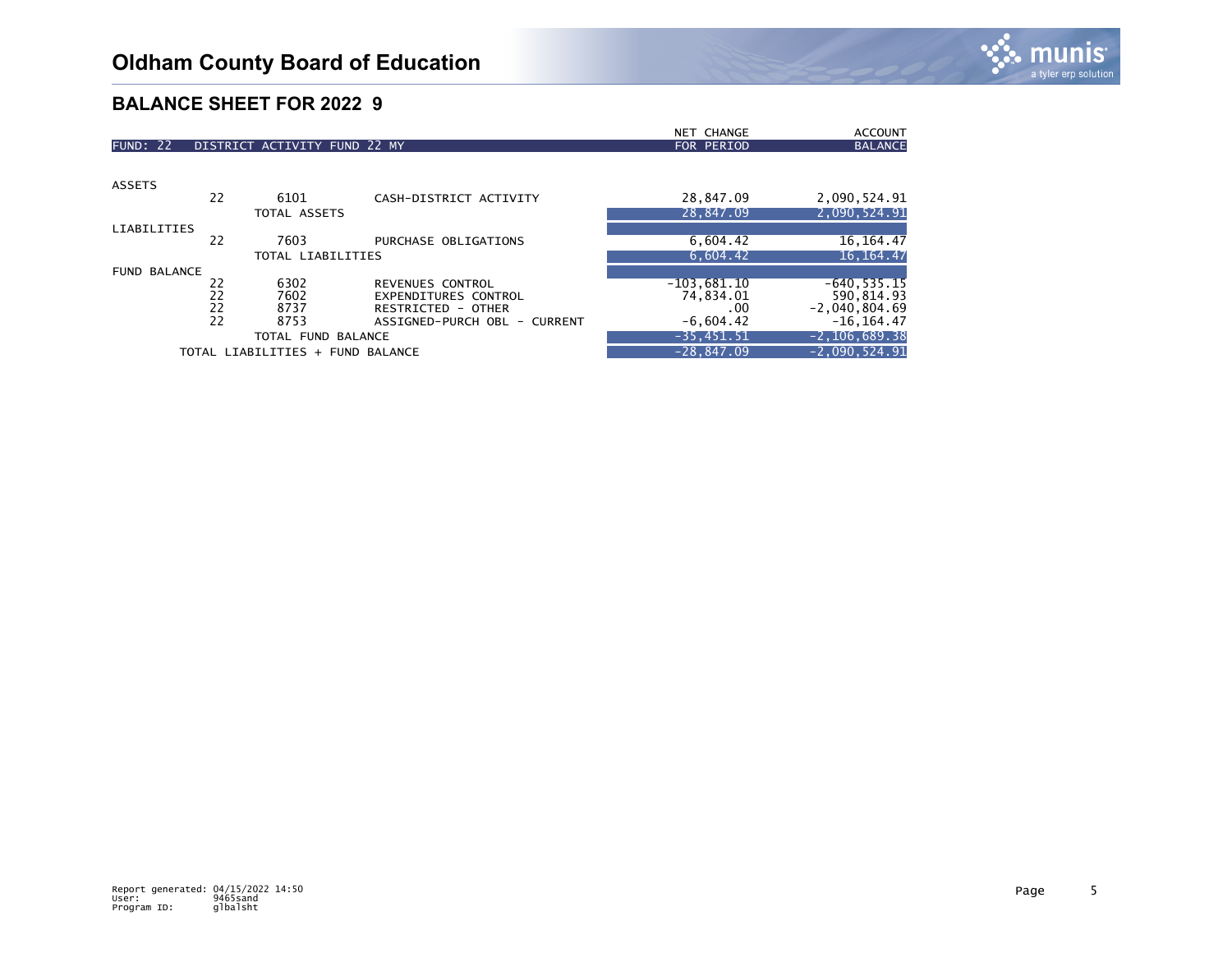|                     |    |                                  |                        | <b>NET CHANGE</b> | <b>ACCOUNT</b>  |
|---------------------|----|----------------------------------|------------------------|-------------------|-----------------|
| <b>FUND: 25</b>     |    | SCHOOL ACTIVITY FUND 25          |                        | FOR PERIOD        | <b>BALANCE</b>  |
|                     |    |                                  |                        |                   |                 |
| <b>ASSETS</b>       |    |                                  |                        |                   |                 |
|                     | 25 | 6106                             | CASH - OTHER           | .00               | 1,012,617.13    |
|                     | 25 | 6153                             | ACCOUNTS RECEIVABLE    | .00               | 25,554.09       |
|                     |    | TOTAL ASSETS                     |                        | .00               | 1,038,171.22    |
| <b>LIABILITIES</b>  |    |                                  |                        |                   |                 |
|                     | 25 | 7420                             | OTHER PAYABLES ACCRUED | .00               | $-37,094.00$    |
|                     |    | TOTAL LIABILITIES                |                        | .00               | $-37,094.00$    |
| <b>FUND BALANCE</b> |    |                                  |                        |                   |                 |
|                     | 25 | 6302                             | REVENUES CONTROL       | .00               | $-1,001,077.00$ |
|                     | 25 | 8737                             | RESTRICTED OTHER       | .00               | $-.22$          |
|                     |    | TOTAL FUND BALANCE               |                        | .00               | $-1,001,077.22$ |
|                     |    | TOTAL LIABILITIES + FUND BALANCE |                        | .00               | $-1,038,171.22$ |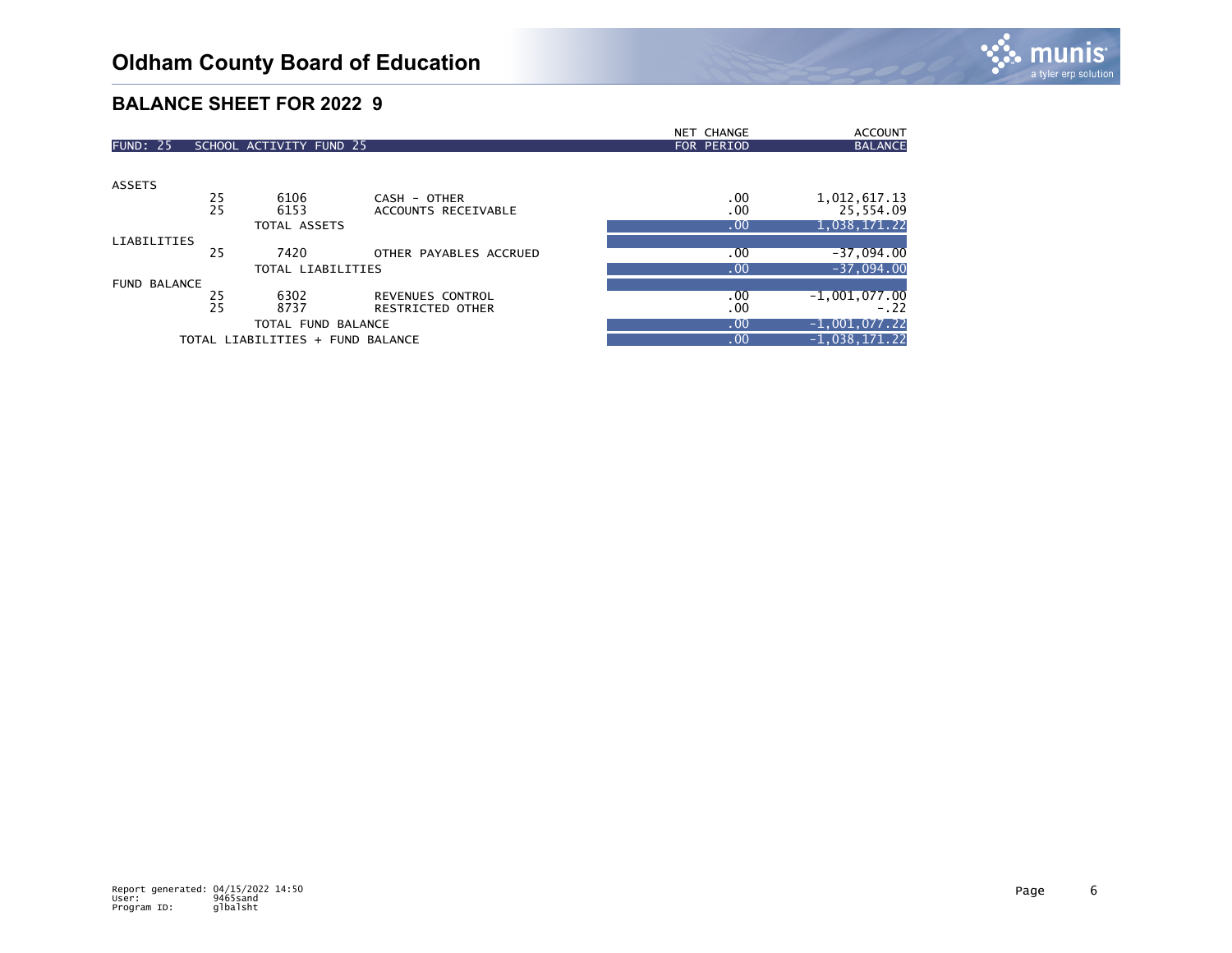

|                     |    |                                  |                                | NET CHANGE | <b>ACCOUNT</b>    |
|---------------------|----|----------------------------------|--------------------------------|------------|-------------------|
| <b>FUND: 310</b>    |    | CAPITAL OUTLAY FUND              |                                | FOR PERIOD | <b>BALANCE</b>    |
|                     |    |                                  |                                |            |                   |
|                     |    |                                  |                                |            |                   |
| <b>ASSETS</b>       |    |                                  |                                |            |                   |
|                     | 31 | 6101                             | CASH-CAPITAL OUTLAY            | .00        | 4,802,320.87      |
|                     |    | TOTAL ASSETS                     |                                | .00        | 4,802,320.87      |
| <b>FUND BALANCE</b> |    |                                  |                                |            |                   |
|                     | 31 | 6302                             | REVENUES CONTROL               | .00        | $-601,762.00$     |
|                     | 31 | 8734                             | RESTRICTED-SFCC ESCROW-PRIOR   | .00.       | $-2, 344, 323.00$ |
|                     | 31 | 8738                             | RESTRICTED SFCC ESCROW CURRENT | .00        | $-1,856,235.87$   |
| TOTAL FUND BALANCE  |    |                                  |                                | .00        | $-4,802,320.87$   |
|                     |    | TOTAL LIABILITIES + FUND BALANCE |                                | .00        | $-4,802,320.87$   |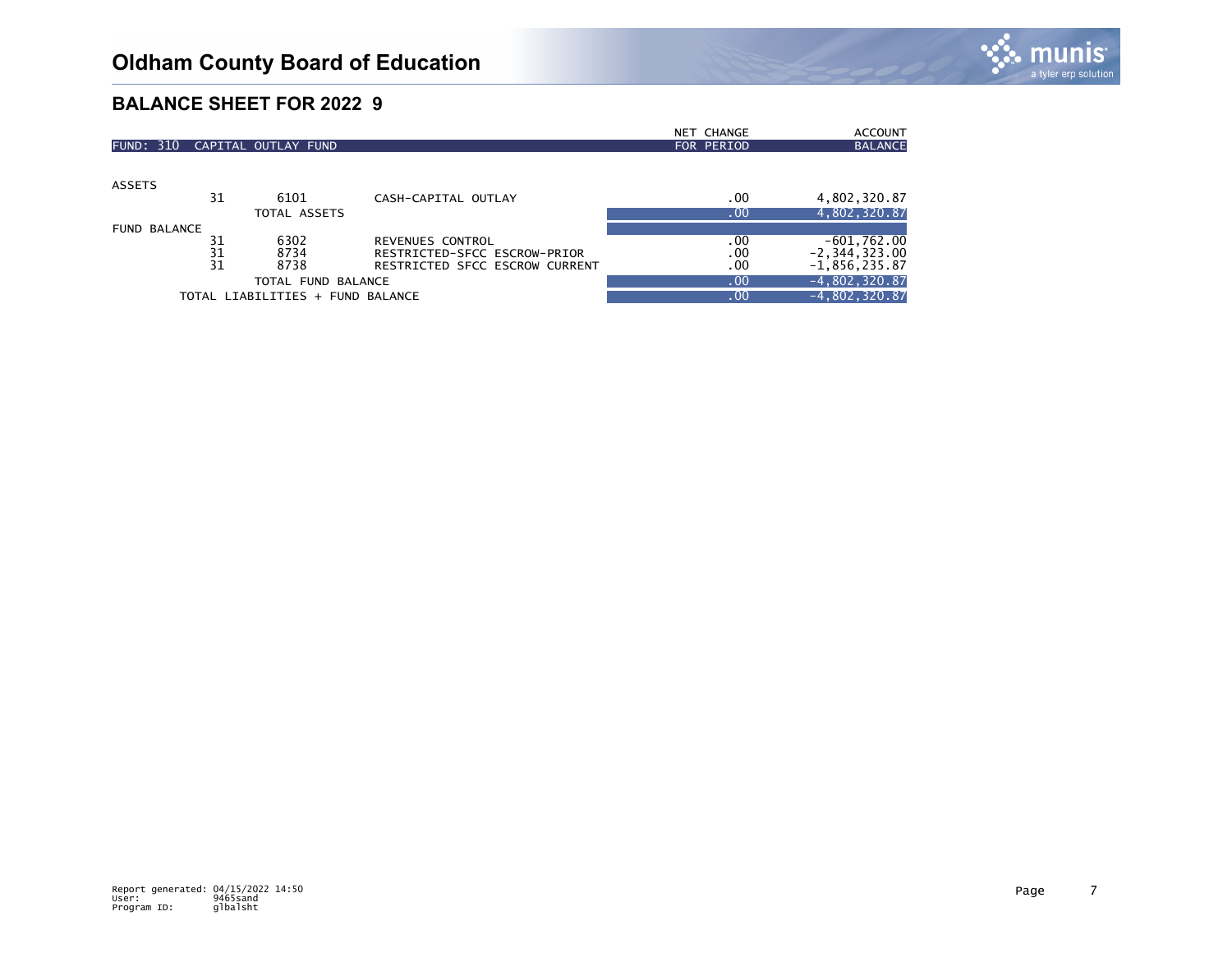|                     |                 |                                  |                                | NET CHANGE     | <b>ACCOUNT</b>     |
|---------------------|-----------------|----------------------------------|--------------------------------|----------------|--------------------|
| <b>FUND: 320</b>    |                 | BLDING FUND (5CNT LEVY-DT SVC)   |                                | FOR PERIOD     | <b>BALANCE</b>     |
|                     |                 |                                  |                                |                |                    |
| <b>ASSETS</b>       |                 |                                  |                                |                |                    |
|                     | 32              | 6101                             | CASH-SPECIAL VOTED BLDG FUND   | $-322, 163.58$ | 18, 352, 017.14    |
|                     |                 | TOTAL ASSETS                     |                                | $-322, 163.58$ | 18, 352, 017. 14   |
| <b>FUND BALANCE</b> |                 |                                  |                                |                |                    |
|                     | 32              | 6302                             | REVENUES CONTROL               | $-93,961.36$   | $-18,611,715.14$   |
|                     | 32              | 7602                             | EXPENDITURES CONTROL           | 416, 124.94    | 9,748,130.68       |
|                     | 32              | 8734                             | RESTRICTED-SFCC ESCROW-PRIOR   | .00            | $-5,025,773.55$    |
|                     |                 | 8735                             | RESTRICTED-FUTURE CONSTR BG-1  | .00            | 212,958.58         |
|                     | $\frac{32}{32}$ | 8738                             | RESTRICTED SFCC ESCROW CURRENT | .00            | $-4,675,617.71$    |
|                     |                 | TOTAL FUND BALANCE               |                                | 322, 163.58    | $-18, 352, 017.14$ |
|                     |                 | TOTAL LIABILITIES + FUND BALANCE |                                | 322, 163.58    | $-18, 352, 017.14$ |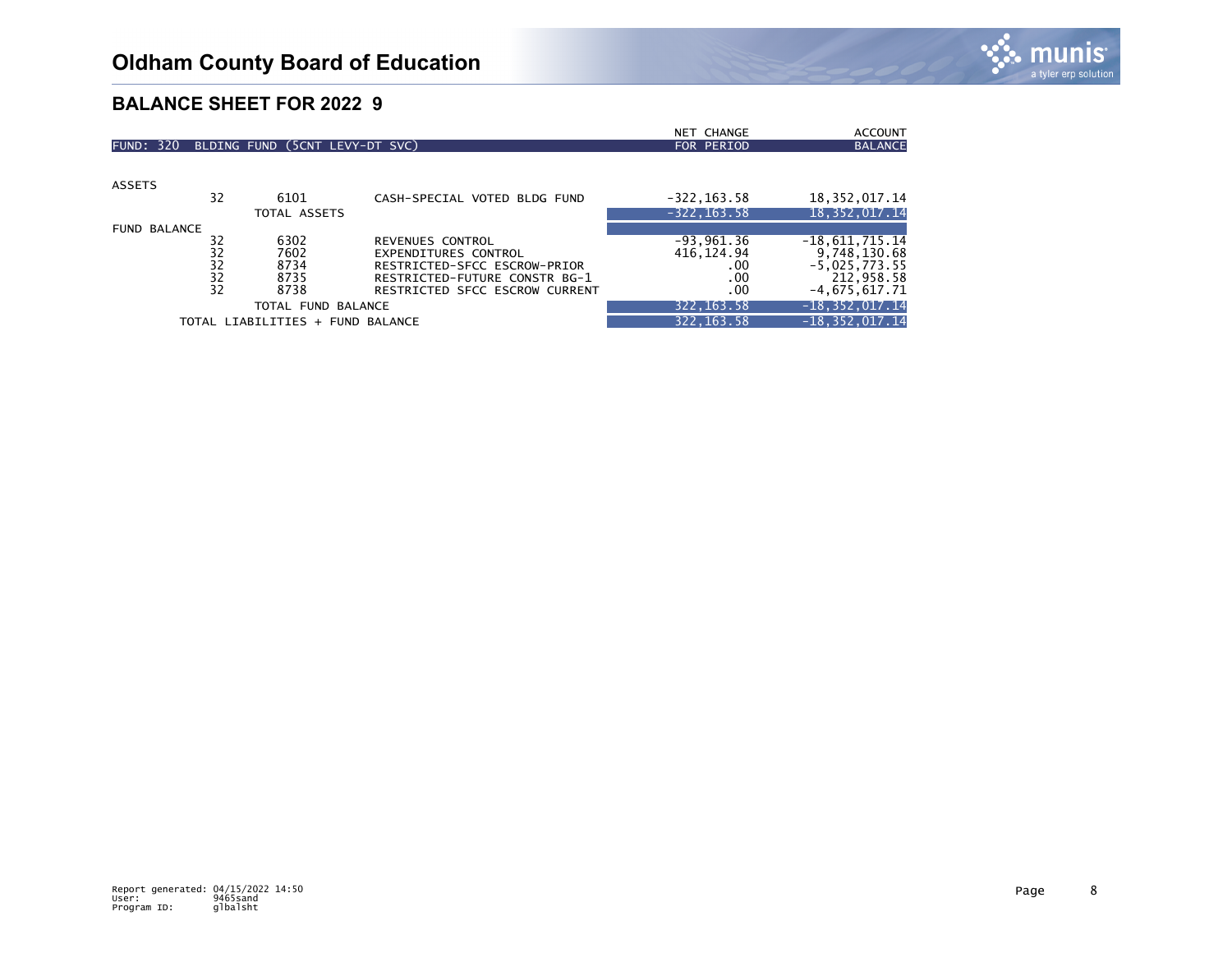|                                  |                 |                          |                                                        | NET CHANGE     | <b>ACCOUNT</b>               |
|----------------------------------|-----------------|--------------------------|--------------------------------------------------------|----------------|------------------------------|
| <b>FUND: 360</b>                 |                 | <b>CONSTRUCTION FUND</b> |                                                        | FOR PERIOD     | <b>BALANCE</b>               |
|                                  |                 |                          |                                                        |                |                              |
|                                  |                 |                          |                                                        |                |                              |
| <b>ASSETS</b>                    |                 |                          |                                                        |                |                              |
|                                  | 36              | 6101                     | CASH-CONSTRUCTION FUND                                 | $-552, 941.91$ | $-1,947,926.63$              |
|                                  |                 | 6101J                    | CASH-OCMS RENOV FY13                                   | .00            | 99,478.08                    |
|                                  | 36<br>36<br>36  | 6101M                    | CASH-SOMS RENOVATION                                   | .00            | 738,086.90                   |
|                                  | 36              | 6101N<br>6101P           | CASH-NEXT GEN H.S.                                     | .00<br>37.22   | 1, 123, 685.56               |
|                                  | $\overline{36}$ | 61010                    | CASH-CAMDEN ES RENOVATION<br>CASH-EOMS/BES RENOVATIONS | $-391,972.31$  | 1,624,340.45<br>3,537,687.46 |
|                                  |                 |                          |                                                        |                |                              |
|                                  |                 | <b>TOTAL ASSETS</b>      |                                                        | $-944.877.00$  | 5.175.351.82                 |
| <b>LIABILITIES</b>               |                 |                          |                                                        |                |                              |
|                                  | 36              | 7420                     | OTHER PAYABLES ACCRUED                                 | .00            | $-159,560.19$                |
|                                  | 36              | 7603                     | PURCHASE OBLIGATIONS                                   | 91,756.53      | 1,170,512.23                 |
|                                  |                 | TOTAL LIABILITIES        |                                                        | 91,756.53      | 1,010,952.04                 |
| <b>FUND BALANCE</b>              |                 |                          |                                                        |                |                              |
|                                  | 36              | 6302                     | REVENUES CONTROL                                       | $-37.22$       | $-8,983,546.83$              |
|                                  | $\frac{36}{36}$ | 7602                     | <b>EXPENDITURES CONTROL</b>                            | 944, 914. 22   | 4, 367, 779. 13              |
|                                  |                 | 8735                     | RESTRICTED-FUTURE CONSTRUCTION                         | .00            | $-400,023.93$                |
|                                  | 36<br>36<br>36  | 8753                     | ASSIGNED-PURCH OBL - CURRENT                           | $-91,756.53$   | $-1, 170, 512.23$            |
|                                  |                 | 8755                     | ASSIGNED-PURCH OBL - PRD 13/YE                         | .00            | 353,692.21                   |
|                                  |                 | 8770                     | UNASSIGNED FUND BALANCE                                | .00            | $-353,692.21$                |
| TOTAL FUND BALANCE               |                 |                          |                                                        | 853, 120.47    | $-6, 186, 303.86$            |
| TOTAL LIABILITIES + FUND BALANCE |                 |                          |                                                        | 944,877.00     | $-5, 175, 351.82$            |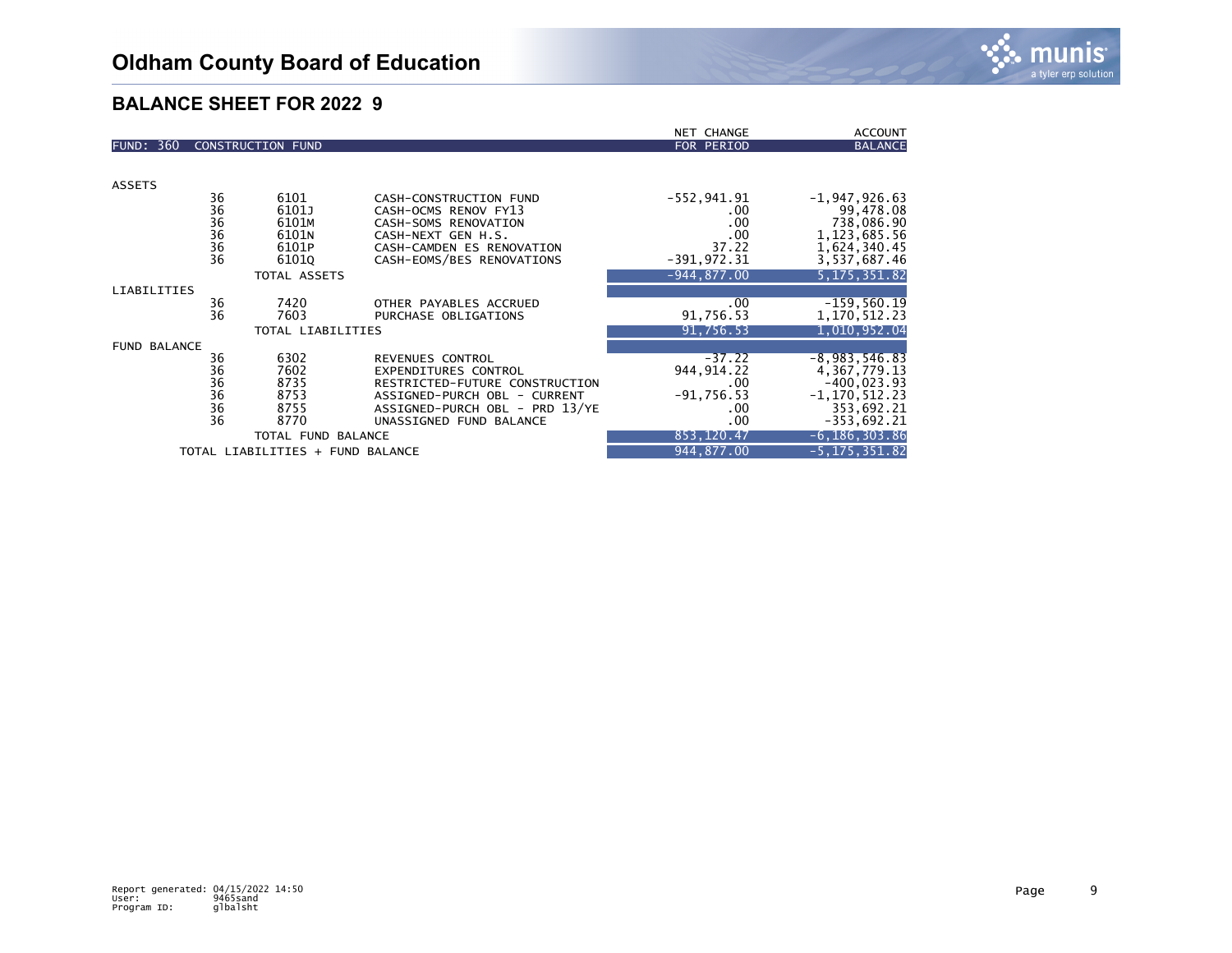|                     |    |                                  |                        | <b>NET CHANGE</b> | <b>ACCOUNT</b>     |
|---------------------|----|----------------------------------|------------------------|-------------------|--------------------|
| <b>FUND: 400</b>    |    | DEBT SERVICE FUND                |                        | FOR PERIOD        | <b>BALANCE</b>     |
|                     |    |                                  |                        |                   |                    |
|                     |    |                                  |                        |                   |                    |
| <b>ASSETS</b>       | 40 | 6101                             | CASH-DEBT SERVICE FUND | 391,726.72        | 391,726.72         |
|                     |    |                                  |                        |                   |                    |
|                     | 40 | 7421                             | ACCOUNTS PAYABLE       | $-391,726.72$     | $-391,726.72$      |
|                     |    | TOTAL ASSETS                     |                        | 0.001             | .00                |
| <b>FUND BALANCE</b> |    |                                  |                        |                   |                    |
|                     | 40 | 6302                             | REVENUES CONTROL       | $-391,726.72$     | $-16, 277, 556.12$ |
|                     | 40 | 7602                             | EXPENDITURES CONTROL   | 391,726.72        | 16, 277, 556. 12   |
| TOTAL FUND BALANCE  |    |                                  |                        | .00               | .00                |
|                     |    | TOTAL LIABILITIES + FUND BALANCE |                        | .00               | .00                |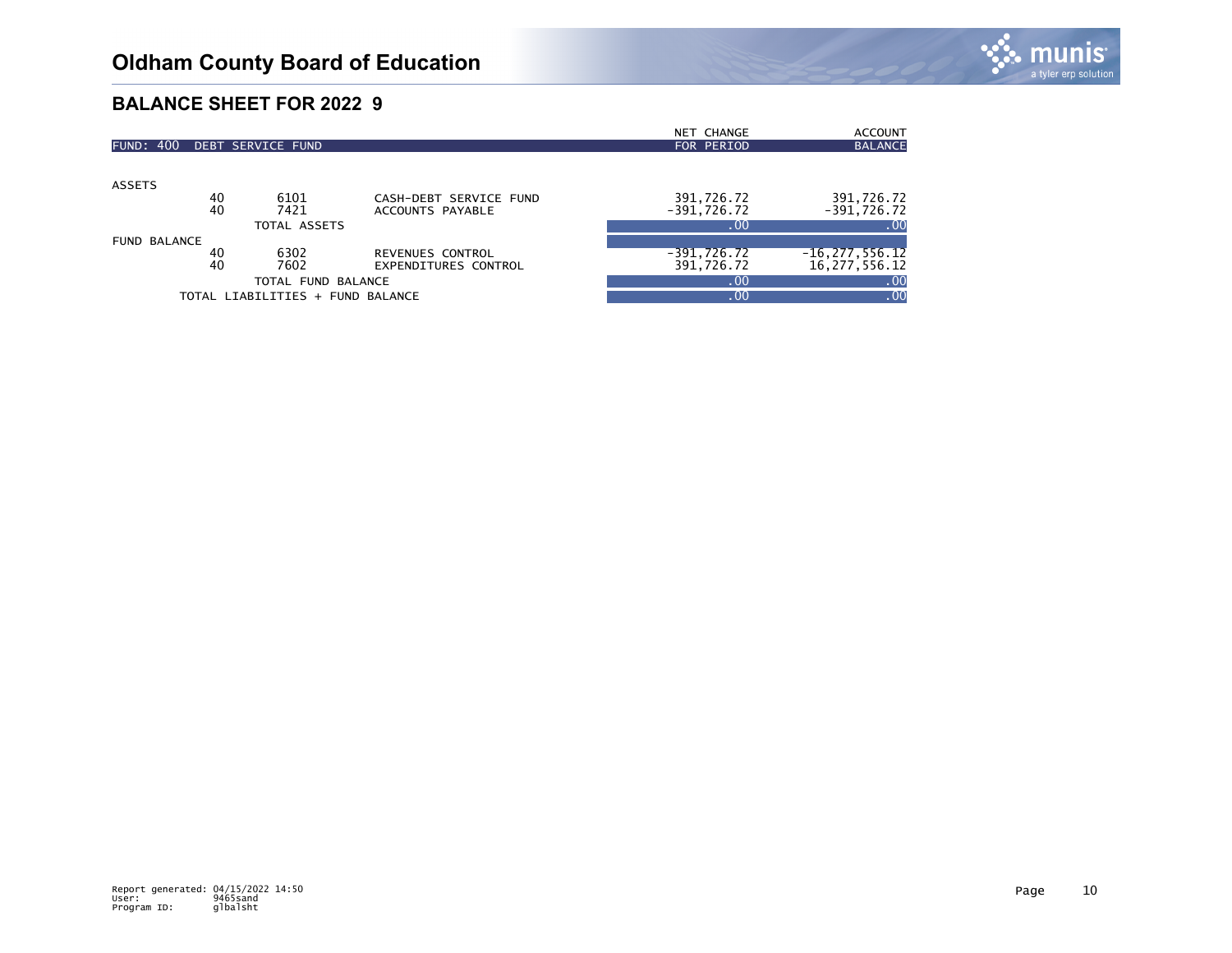|                     |                                         |                                  |                                 | NET CHANGE     | <b>ACCOUNT</b>     |
|---------------------|-----------------------------------------|----------------------------------|---------------------------------|----------------|--------------------|
| <b>FUND: 51</b>     |                                         | FOOD SERVICE FUND                |                                 | FOR PERIOD     | <b>BALANCE</b>     |
|                     |                                         |                                  |                                 |                |                    |
|                     |                                         |                                  |                                 |                |                    |
| <b>ASSETS</b>       |                                         |                                  |                                 |                |                    |
|                     | 51                                      | 6101                             | CASH-FOOD SERVICE               | 264, 133. 20   | 3,515,921.69       |
|                     | 51<br>51<br>51                          | 6130                             | INTERFUND RECEIVABLES           | $-1,326.88$    | $-490,740.27$      |
|                     |                                         | 6171                             | INVENTORIES FOR CONSUMPTION     | .00.           | 154,432.51         |
|                     |                                         | 64000                            | DEFRD OUTFLOWS OPEBen LIAB      | .00            | 518,849.00         |
|                     | 51                                      | 6400P                            | DEFRD OUTFLOWS PENSION LIAB     | .00            | 661,505.00         |
|                     |                                         | TOTAL ASSETS                     |                                 | 262,806.32     | 4,359,967.93       |
| LIABILITIES         |                                         |                                  |                                 |                |                    |
|                     | 51                                      | 7421                             | ACCOUNTS PAYABLE                | $-47, 356.48$  | $-156,003.25$      |
|                     | $\begin{array}{c} 51 \\ 51 \end{array}$ | 75410                            | UNFUNDED OPEBen LIABILITY       | .00.           | $-1, 145, 890.00$  |
|                     |                                         | 7541P                            | UNFUNDED PENSION LIABILITY      | .00            | $-3,640,771.00$    |
|                     | 51                                      | 7603                             | PURCHASE OBLIGATIONS            | $-2,620.34$    | 19,821.64          |
|                     | 51                                      | 77000                            | DEFERRED INFLOW OPEB LIAB       | .00            | $-228,070.00$      |
|                     | 51                                      | 7700P                            | DEFERRED INFLOW PENSION LIAB    | .00            | $-76, 162.00$      |
|                     |                                         | TOTAL LIABILITIES                |                                 | $-49,976.82$   | $-5, 227, 074.61$  |
| <b>FUND BALANCE</b> |                                         |                                  |                                 |                |                    |
|                     | 51                                      | 6302                             | REVENUES CONTROL                | $-752, 778.59$ | $-6,738,787.81$    |
|                     | $\frac{51}{51}$                         | 7602                             | <b>EXPENDITURES CONTROL</b>     | 537, 328.75    | 3,869,609.64       |
|                     |                                         | 8712                             | UNRESTRICTED NET ASSETS         | .00.           | $-154, 432.51$     |
|                     | 51                                      | 87370                            | RESTRICTED OPEBen LIAB ENTPRIS  | .00            | 855,111.00         |
|                     | 51                                      | 8737P                            | <b>RESTRICTED OTHER PENSION</b> | .00.           | 3,055,428.00       |
|                     | 51                                      | 8753                             | ASSIGNED-PURCH OBL - CURRENT    | 2,620.34       | $-19,821.64$       |
|                     |                                         | TOTAL FUND BALANCE               |                                 | $-212,829.50$  | 867,106.68         |
|                     |                                         | TOTAL LIABILITIES + FUND BALANCE |                                 | $-262, 806.32$ | $-4, 359, 967, 93$ |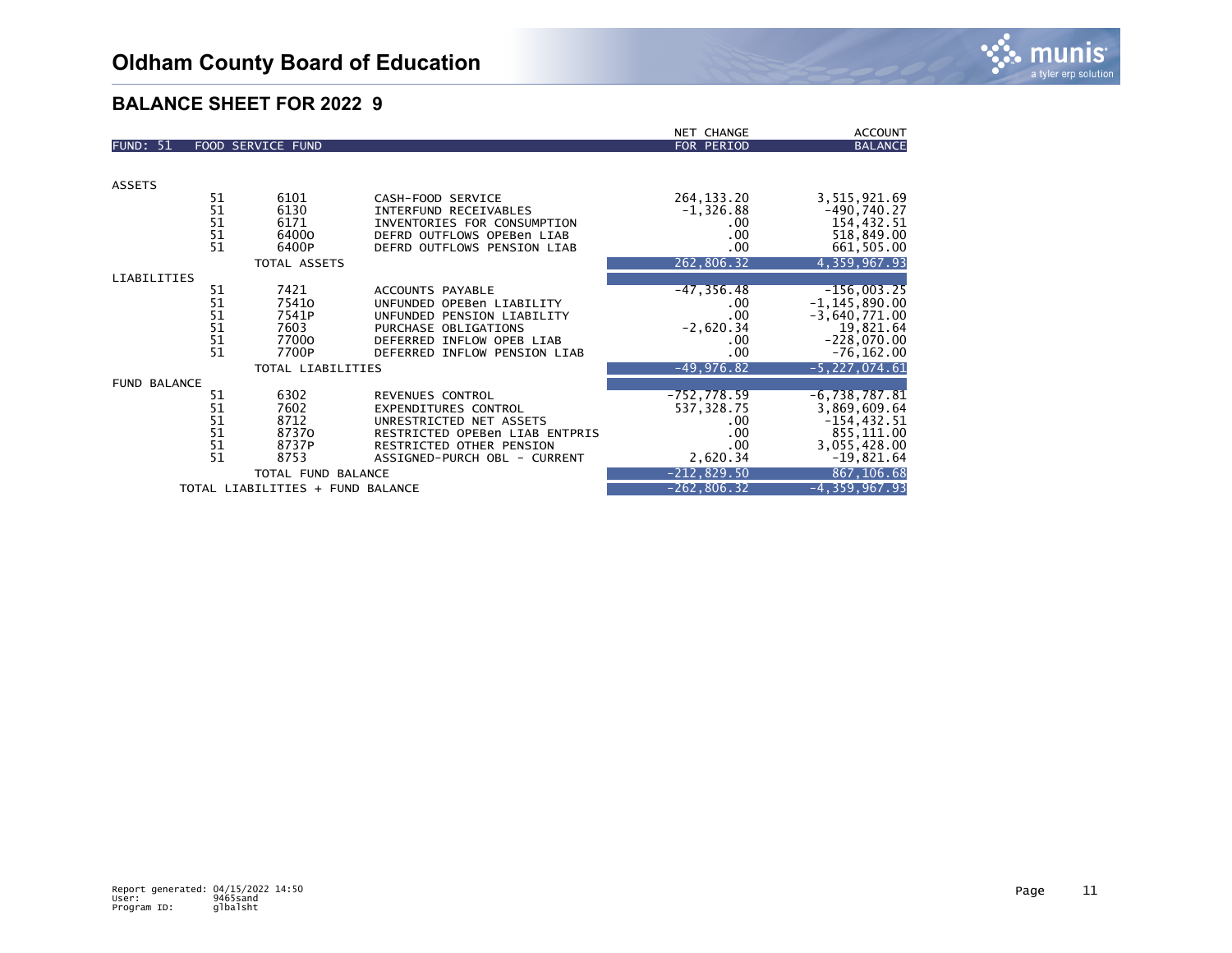|                                  |                      |                 |                                | <b>NET CHANGE</b> | <b>ACCOUNT</b>    |
|----------------------------------|----------------------|-----------------|--------------------------------|-------------------|-------------------|
| <b>FUND: 52</b>                  |                      | DAYCARE PROGRAM |                                | FOR PERIOD        | <b>BALANCE</b>    |
|                                  |                      |                 |                                |                   |                   |
|                                  |                      |                 |                                |                   |                   |
| <b>ASSETS</b>                    |                      |                 |                                |                   |                   |
|                                  | 52                   | 6101            | CASH-DAYCARE                   | 56,214.69         | 3,621,979.54      |
|                                  | $\frac{5}{2}$        | 6130            | <b>INTERFUND RECEIVABLES</b>   | $-731,692.05$     | $-959, 262.02$    |
|                                  |                      | 64000           | DEFRD OUTFLOWS OPEBen LIAB     | .00               | 427,755.00        |
|                                  | 52                   | 6400P           | DEFRD OUTFLOWS PENSION LIAB    | .00               | 545,366.00        |
|                                  |                      | TOTAL ASSETS    |                                | $-675, 477.36$    | 3,635,838.52      |
| LIABILITIES                      |                      |                 |                                |                   |                   |
|                                  | 52                   | 75410           | UNFUNDED OPEBen LIABILITY      | .00               | $-944,706.00$     |
|                                  | $\overline{52}$      | 7541P           | UNFUNDED PENSION LIABILITY     | .00               | $-3,001,564.00$   |
|                                  |                      | 7603            | PURCHASE OBLIGATIONS           | $-852, 735.64$    | 66,157.09         |
|                                  | $\frac{5}{2}$        | 77000           | DEFERRED INFLOW OPEB LIAB      | .00               | $-188,028.00$     |
|                                  | 52                   | 7700P           | DEFERRED INFLOW PENSION LIAB   | .00               | $-62,790.00$      |
| TOTAL LIABILITIES                |                      |                 |                                | $-852, 735.64$    | $-4, 130, 930.91$ |
| <b>FUND BALANCE</b>              |                      |                 |                                |                   |                   |
|                                  | 52                   | 6302            | REVENUES CONTROL               | $-311,415.61$     | $-4, 161, 357.30$ |
|                                  | 52<br>52<br>52<br>52 | 7602            | <b>EXPENDITURES CONTROL</b>    | 986,892.97        | 1,501,522.23      |
|                                  |                      | 8712            | UNRESTRICTED NET ASSETS        | .00               | 13,296.97         |
|                                  |                      | 87370           | RESTRICTED OPEBen LIAB ENTPRIS | .00               | 704,979.00        |
|                                  |                      | 8737P           | RESTRICTED OTHER PENSION       | .00               | 2,518,988.00      |
|                                  | $\frac{5}{2}$        | 8753            | ASSIGNED-PURCH OBL - CURRENT   | 852,735.64        | $-66, 157.09$     |
|                                  |                      | 8770            | UNASSIGNED FUND BALANCE        | .00               | $-16, 179.42$     |
| TOTAL FUND BALANCE               |                      |                 |                                | 1,528,213.00      | 495,092.39        |
| TOTAL LIABILITIES + FUND BALANCE |                      |                 |                                | 675, 477.36       | $-3,635,838.52$   |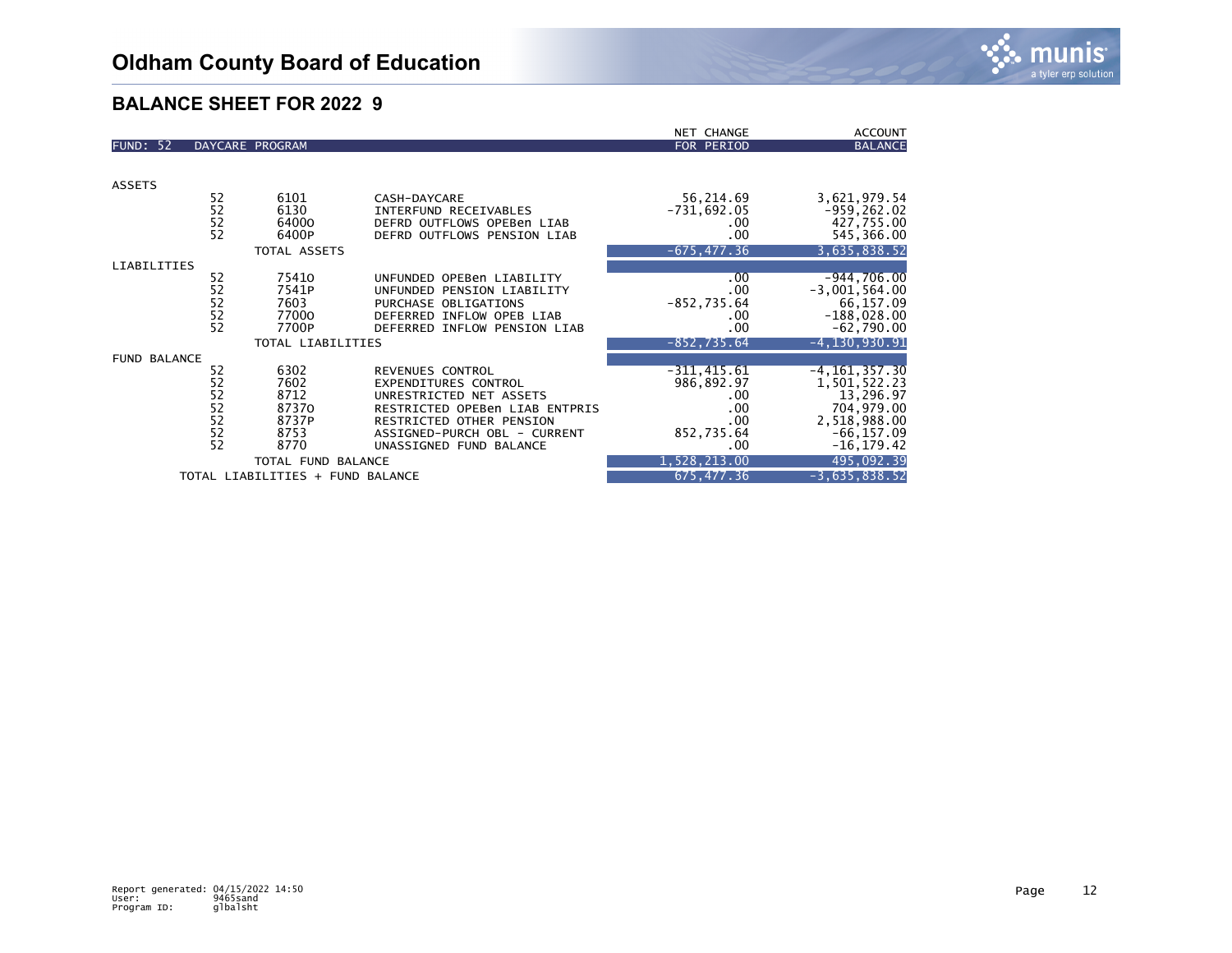|                                           |    |              |                       | NET CHANGE | <b>ACCOUNT</b>  |
|-------------------------------------------|----|--------------|-----------------------|------------|-----------------|
| FUND: 7000 FIDUCIARY - PENS/INVST/PRIVATE |    |              |                       | FOR PERIOD | <b>BALANCE</b>  |
|                                           |    |              |                       |            |                 |
| ASSETS                                    |    |              |                       |            |                 |
|                                           | 70 | 6101         | CASH-CUNDIFF DONATION | .00        |                 |
|                                           | 70 | 6111         | INVESTMENTS DULA      | .00        | 4,931.05<br>70. |
|                                           |    | TOTAL ASSETS |                       | .00        | 4,931.75        |
| <b>FUND BALANCE</b>                       |    |              |                       |            |                 |
|                                           | 70 | 6302         | REVENUES CONTROL      | .00        | $-4,931.75$     |
| TOTAL FUND BALANCE                        |    |              |                       | .00        | $-4,931.75$     |
| TOTAL LIABILITIES + FUND BALANCE          |    |              |                       | .00        | $-4,931.75$     |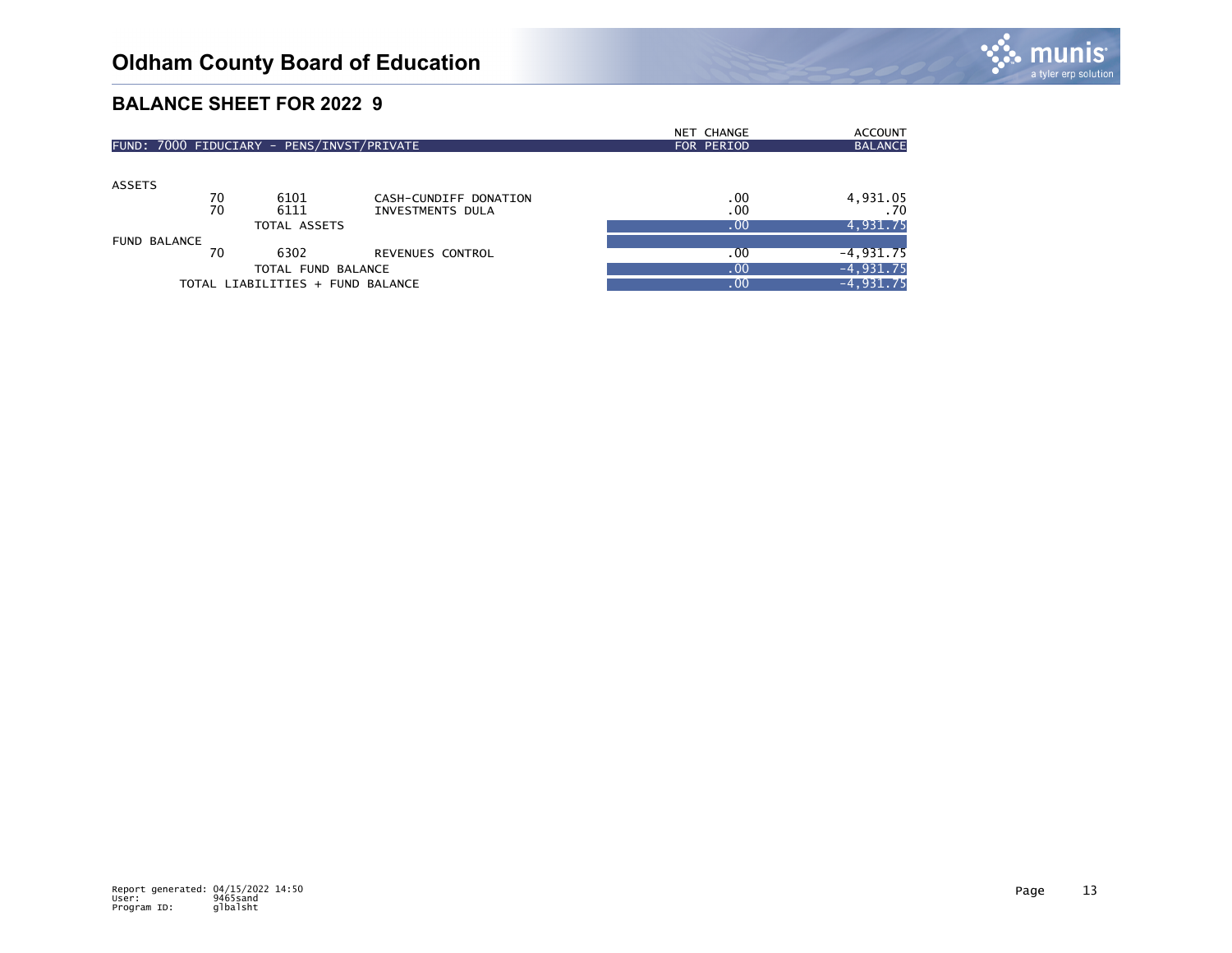|                                  |    |                             |                                | <b>NET CHANGE</b>   | <b>ACCOUNT</b>      |
|----------------------------------|----|-----------------------------|--------------------------------|---------------------|---------------------|
| FUND: 8                          |    | GOVERNMENTAL CAPITAL ASSETS |                                | FOR PERIOD          | <b>BALANCE</b>      |
|                                  |    |                             |                                |                     |                     |
|                                  |    |                             |                                |                     |                     |
| <b>ASSETS</b>                    |    |                             |                                |                     |                     |
|                                  | 80 | 6201                        | LAND                           | .00                 | 12,704,302.00       |
|                                  | 80 | 6211                        | LAND IMPROVEMENTS              | 8,550.00            | 5,275,252.04        |
|                                  | 80 | 6212                        | ACCUM DEPREC-LAND IMPROVMNTS   | $-79,016.65$        | $-2, 369, 467, 20$  |
|                                  | 80 | 6221                        | BUILDINGS & BLDG IMPROVEMENTS  | 59,819.11           | 296,623,901.69      |
|                                  | 80 | 6222                        | ACCUM DEPREC-BUILDINGS         | $-3, 200, 438.07$   | $-108, 102, 911.42$ |
|                                  | 80 | 6231                        | TECHNOLOGY EQUIPMENT           | 942.93              | 8,095,982.82        |
|                                  | 80 | 6232                        | ACCUM DEPREC-TECH EQUIPMENT    | $-275,633.66$       | $-6, 544, 048.52$   |
|                                  | 80 | 6241                        | <b>VEHICLES</b>                | 271,510.00          | 16,647,911.53       |
|                                  | 80 | 6242                        | ACCUM DEPREC-VEHICLES          | $-414,777.29$       | $-12, 466, 619.94$  |
|                                  | 80 | 6251                        | MACHINERY AND EQUIPMENT        | 21,380.00           | 4,951,732.27        |
|                                  | 80 | 6252                        | ACCUM DEPR-MACHINERY & EQUIP   | $-120, 702.79$      | $-2,865,928.97$     |
|                                  | 80 | 6261                        | CONSTRUCTION WORK IN PROGRESS  | .00                 | 16,660,763.31       |
|                                  | 80 | 6271                        | <b>INFRASTRUCTURE</b>          | .00.                | 2,694,930.74        |
|                                  | 80 | 6272                        | ACCUM DEPREC-INFRASTRUCTURE    | $-55,842.86$        | $-1,770,603.49$     |
|                                  |    | TOTAL ASSETS                |                                | $-3,784,209.28$     | 229, 535, 196.86    |
| <b>FUND BALANCE</b>              |    |                             |                                |                     |                     |
|                                  | 80 | 6302                        | REVENUES CONTROL               | .00                 | 791.00              |
|                                  | 80 | 7602                        | <b>EXPENDITURES CONTROL</b>    | 4, 172, 429. 75     | 7,492,513.66        |
|                                  | 80 | 8710                        | INVESTMENT IN GOVERNMTL ASSETS | $-388, 220.47$      | $-237,028,501.52$   |
|                                  |    | TOTAL FUND BALANCE          |                                | 3,784,209.28        | $-229, 535, 196.86$ |
| TOTAL LIABILITIES + FUND BALANCE |    |                             | 3,784,209.28                   | $-229, 535, 196.86$ |                     |